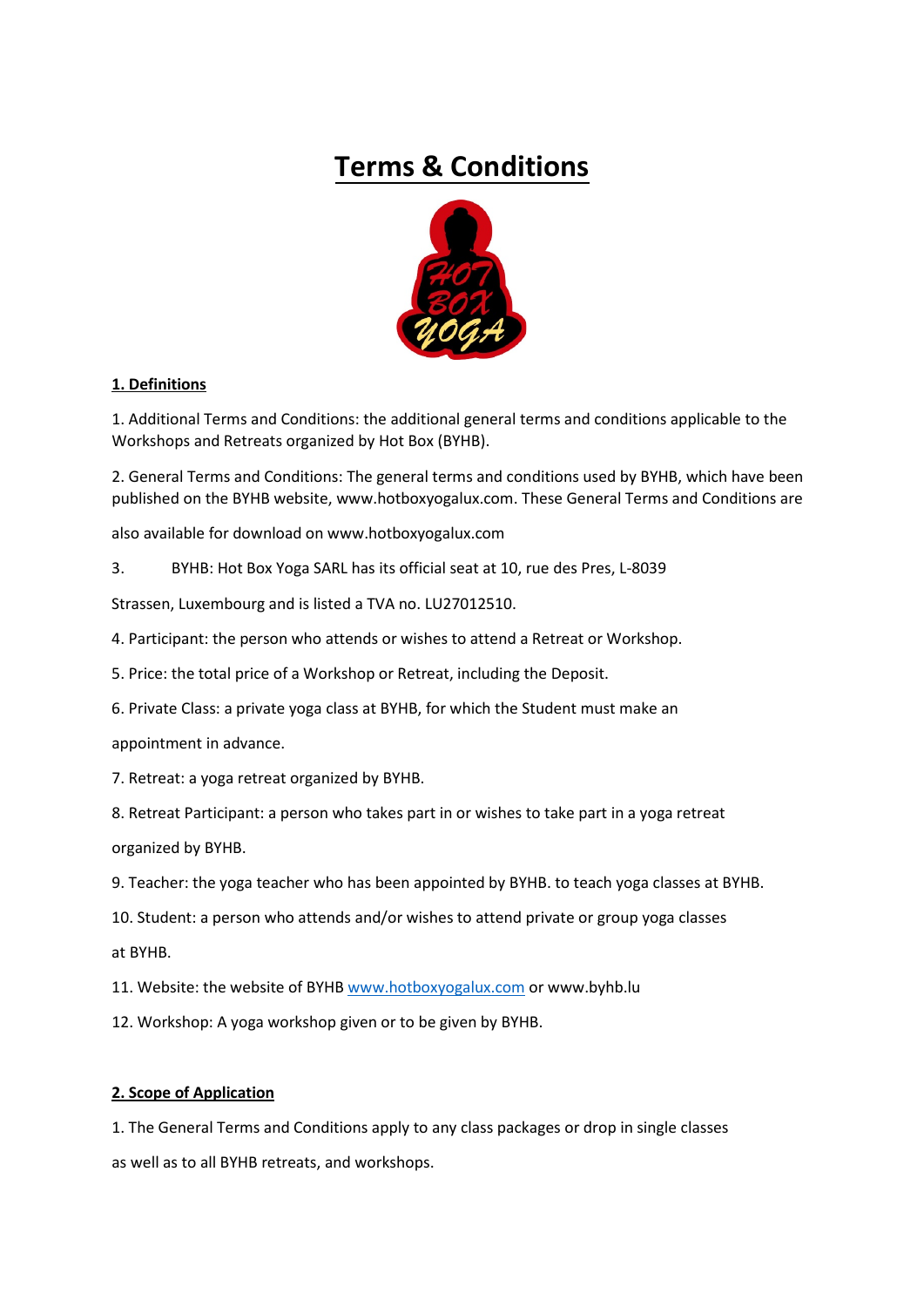2. By participating in a yoga class of BYHB, the Student agrees to the applicability of these General Terms and Conditions, and has signed the DISCLAIMER.

3. BYHB may from time to time amend these General Terms and Conditions. The most recent version of the Terms and Conditions is always the version that is applicable and is always available at the Website. BYHB will announce any amendments to the General Terms and Conditions by e-mail.

## **3. Class packages and Drop ins**

BYHB offers the following possibilities of attending yoga classes at BYHB:

- 1. DROP IN entitles the holder to 1 x yoga class (valid for 1month from date of purchase)
- 2. 1 MONTH UNLIMITED entitles the holder to 1 month unlimited BIKRAM yoga at BYHB (valid from initial class)
- 3. 3 MONTH UNLIMITED entitles the holder to 3 months unlimited BIKRAM yoga at BYHB (valid from initial class)
- 4. Monthly BYHB Wellness Membership is a monthly direct debit with a 14 day cancellation. Offer includes unlimited access to ALL yoga and discounts on goods, retreats and workshops.
- 5. 1 YEAR UNLIMITED entitles the holder to 12 months unlimited BIKRAM yoga at BYHB (valid from initial class)
- 6. 10 CLASS CARD (exp 3mths) entitles the holder to ten (10) yoga classes to be used over a 3 month period (valid from the first initial class)
- 7. 25 CLASS CARD (exp 1yr) entitles the holder to ten (10) yoga classes to be used over a one yearperiod (valid from the first initial class)

BYHB also offers student packages, special 1<sup>st</sup> Timers deals and seasonal offers, all our subject to the Terms & Conditions.

## **4. Payment and Price Changes**

1. All yoga classes organized by BYHB must be paid for before they are held. Payments can

be made by cash or through the Karmasoft booking website.

2. BYHB reserves the right to change the prices. Any changes are announced in advance.

The currently applicable rates are always mentioned on the Website and are available for

inspection at the reception desk.

3. Before a yoga class the Student must report to the reception desk of BYHB to verify the

registration and payment.

## **5. Reservations for Yoga Classes**

1. All classes are available for online booking 7 days in advance.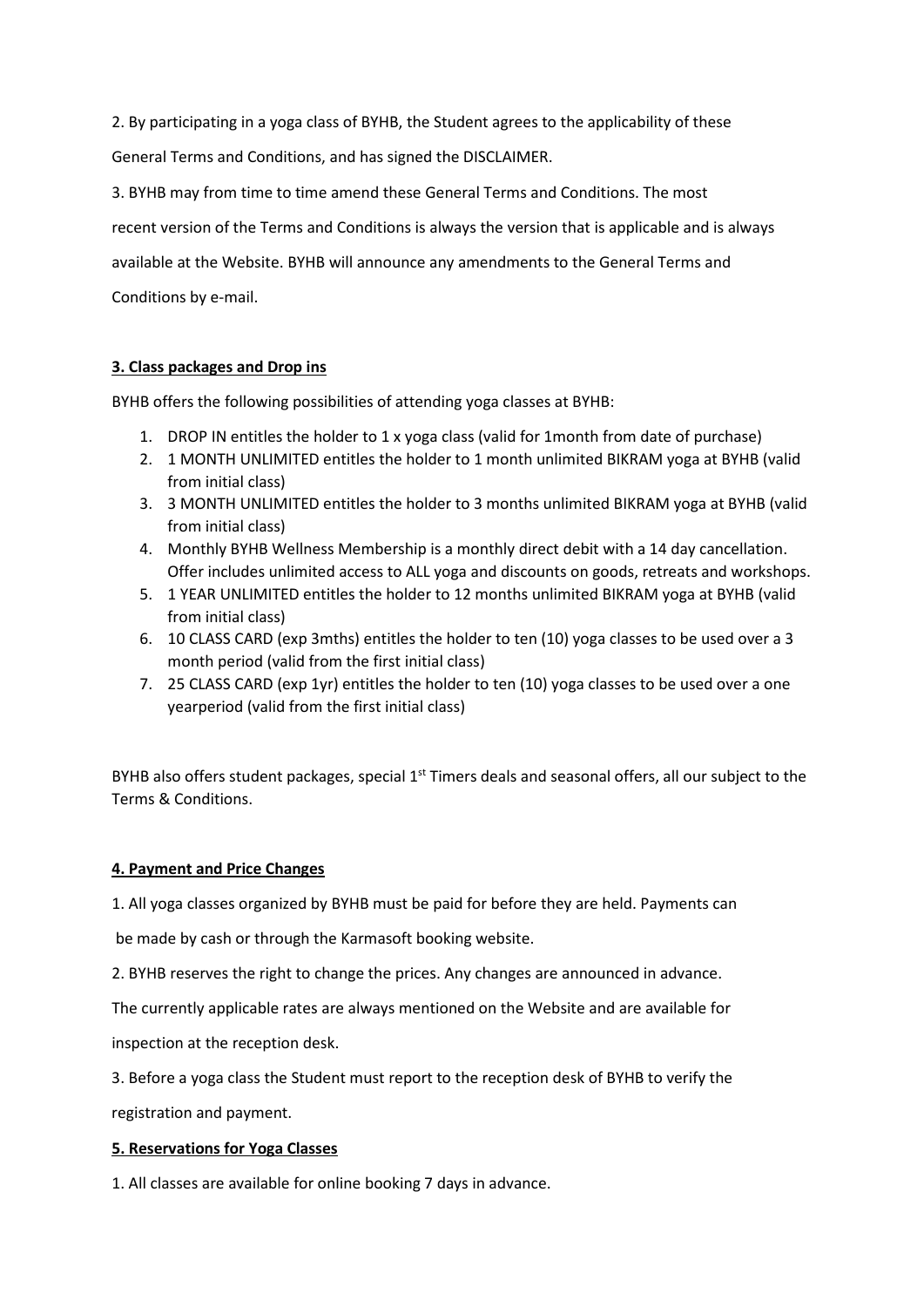2. Your booking is valid until 5 minutes before the class starts. If you haven't shown up by then, we assume you won't be coming and we'll give your spot to someone else.

3. If booking online is no longer possible, you can still come to the studio. We always keep 5 spaces available for walk-ins. The walk-in spots become available no sooner than 30 minutes before the class starts.

4. Please be on time, at least 10 minutes before class starts. This will insure your reserved spot, but you will also have enough time to prepare for your class.

#### **6. Schedule**

1. The current schedule can be found on the Website. BYHB reserves the right to change the schedule at any time. If possible, any changes are announced in advance.

2. BYHB reserves the right to cancel a yoga class that has been scheduled. In this case the credit can be used to book another class in the future.

3. BYHB reserves the right to change the yoga teacher mentioned in the schedule in the event of force majeure, including illness of the teacher.

#### **7. Early Termination of Membership in case of illness**

1. In the event of prolonged illness or an injury, the Student may prolong the expiration date of their class package. A request a prolonged expiration date must be submitted to BYHB in writing and must be accompanied by a medical certificate. This termination may be sent by email to [hotboxyogalux@gmail.com](mailto:hotboxyogalux@gmail.com)

#### **8. Liability**

1. Attending yoga classes, Workshops, Retreats and leaving belongings in the changing rooms are at the Student's own risk. BYHB accepts no liability whatsoever for physical injury, loss or damage relating to Students attending yoga classes, Workshops or Retreats and leaving belongings in the changing rooms of BYHB.

2. BYHB works exclusively with certified yoga teachers and always ensures high-quality yoga classes. Even so, a Student always runs the risk of injury during a yoga class. By participating in a yoga class at BYHB, the Student accepts this risk of an injury. BYHB provides the following guidelines for reducing the risk of an injury: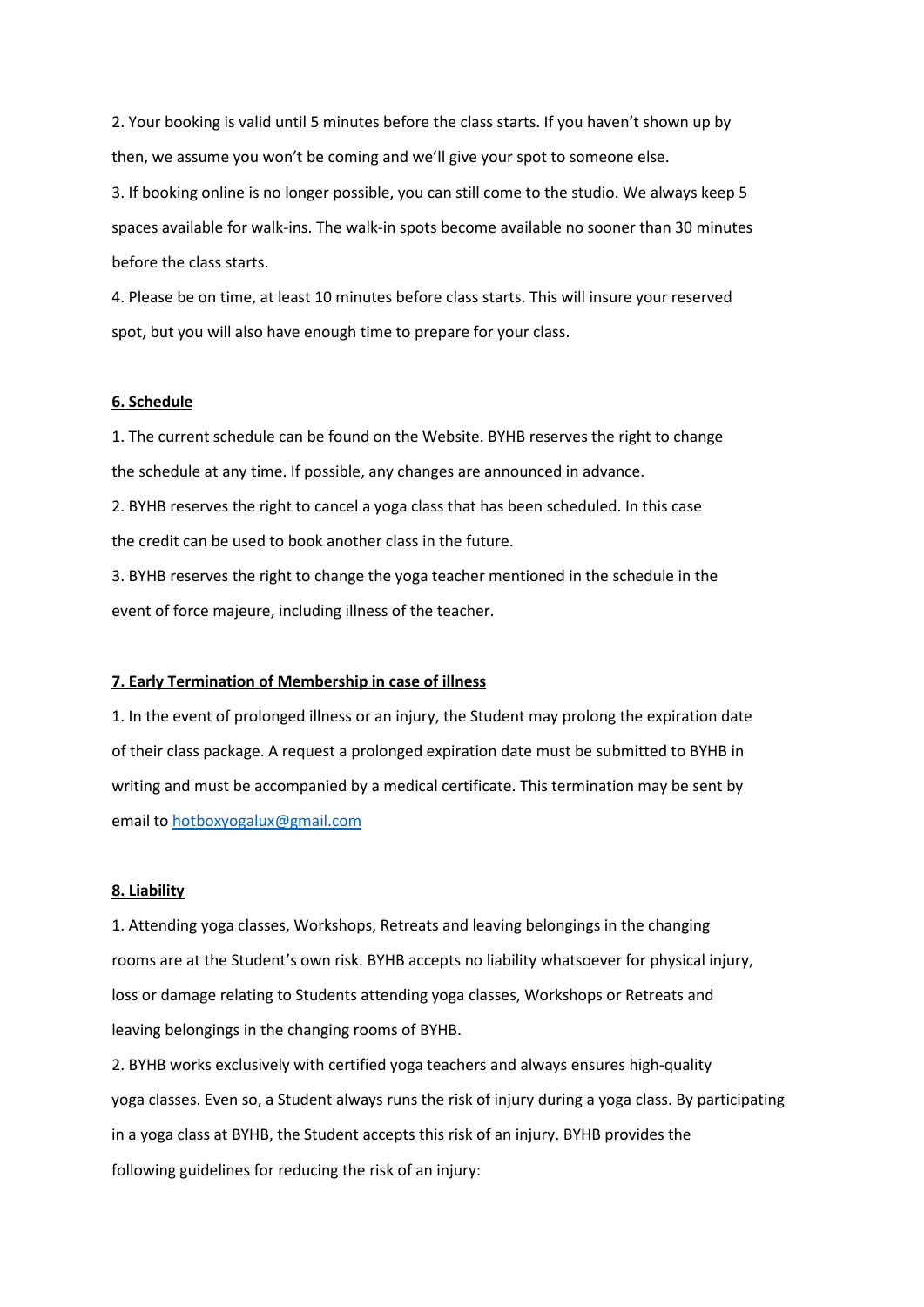-Always consult a doctor before starting yoga classes if you are not sure that you are completely healthy or if you are pregnant.

- If you have an injury or any other physical inconvenience, always inform your yoga teacher about this before starting the yoga class.

-Listen to and follow the instructions of the relevant yoga teacher.

-Perform the yoga exercises carefully and bear your physical limitations in mind.

-Do not perform any yoga exercises that are painful.

-Ask questions if you do not understand an exercise (after class)

-Although we strive to only provide correct information on our website, we are not liable for any inaccuracy and no rights can be derived therefrom.

#### **9. Personal Data**

1. BYHB collects personal data of the students that are taking yoga classes at BYHB (the "Students"), in order to keep a file of its members, for the exercising of payment orders, and for the administration of issued BYHB class cards. BYHB Luxembourg shall be careful while collecting these data and will always comply with the applicable Data Protection Act. 2. BYHB will also use the personal data as mentioned above to keep the Students informed about BYHB's activities, and possible changes in, e.g. the class schedule. If the Student does not want to receive any communication from BYHB, he can opt-out by Unsubscribing using the provided link on emails. The Student is informed that in such a case he may not be able to make use of all BYHB's services and products.

3. Without prior written consent, BYHB will NEVER transfer any personal data of the Students to a third party. However, we may share information with governmental agencies or other companies assisting us in fraud prevention or investigation. We may do so when: (1) permitted or required by law; or, (2) trying to protect against or prevent actual or potential fraud or unauthorized transactions; or, (3) investigating fraud which has already taken place. The information is not provided to these companies for marketing purposes.

4. BYHB uses online software company called Karmasoft to run its day to day business, all client information is stored by them and subject to the applicable compliance and its privacy policies.

#### **10. Code of Conduct**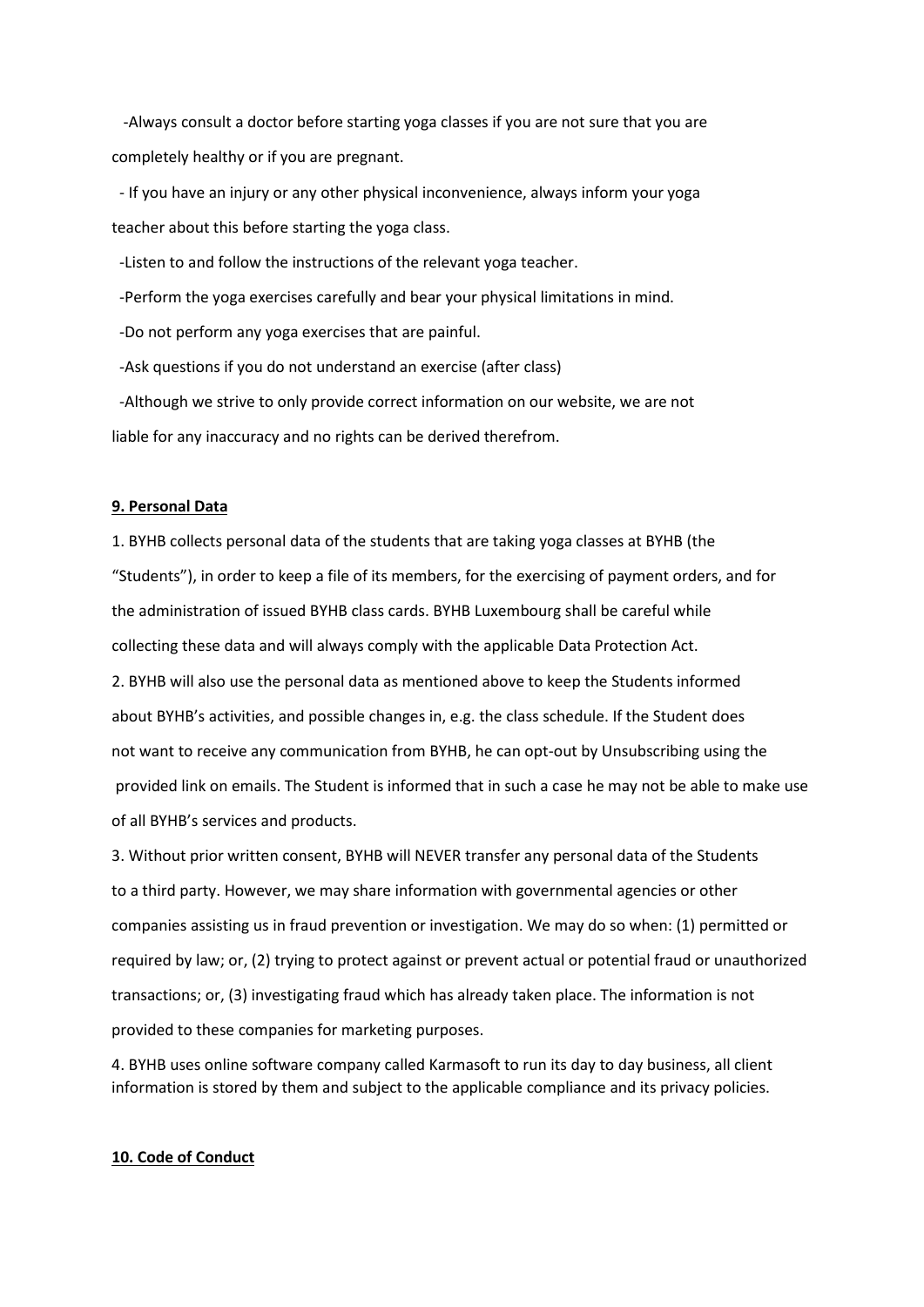- 1. Students shall adhere to BYHB's code of conduct/Policy and Etiquette at all times:
	- Please take shoes off and leave them in the place provided
	- Please arrive in time to prepare for your session, once the class has begun it will be closed
	- Please allow the previous class to leave before entering the studio
	- Please obey silence during the yoga session
	- If you feel ill, dizzy or faint, please lie down and try to drink some water. If you feel the necessity to leave the class for any reason, please do so between postures
	- No mobiles in BYHB's studio please
	- No glass bottles in the yoga studio
	- Please wear suitable attire. Close fitting and lightweight breathable yoga wear, tops and bottoms for women and shorts for men
	- No shoes in the studio please
	- Please NO shaving in the showers and try to be quick as there maybe another session due
	- Please respect all Hotbox staff, we reserve the right to ban those displaying anti-social behaviour
	- Please refrain from using aerosols or strong perfumed products
	- Please be mindful to others and wear socks if you suffer from verruca's etc.
	- All memberships are non-transferable ( if your card has expired you lose the classes)
	- All Class Cards are non-refundable
	- We reserve the right to close the studio for the month of August

BYHB reserves the right to deny Students who do not observe the house rules referred to in Clause 10.1 access to the BYHB premises and to terminate any packages of the relevant Student without a refund of any fees paid already.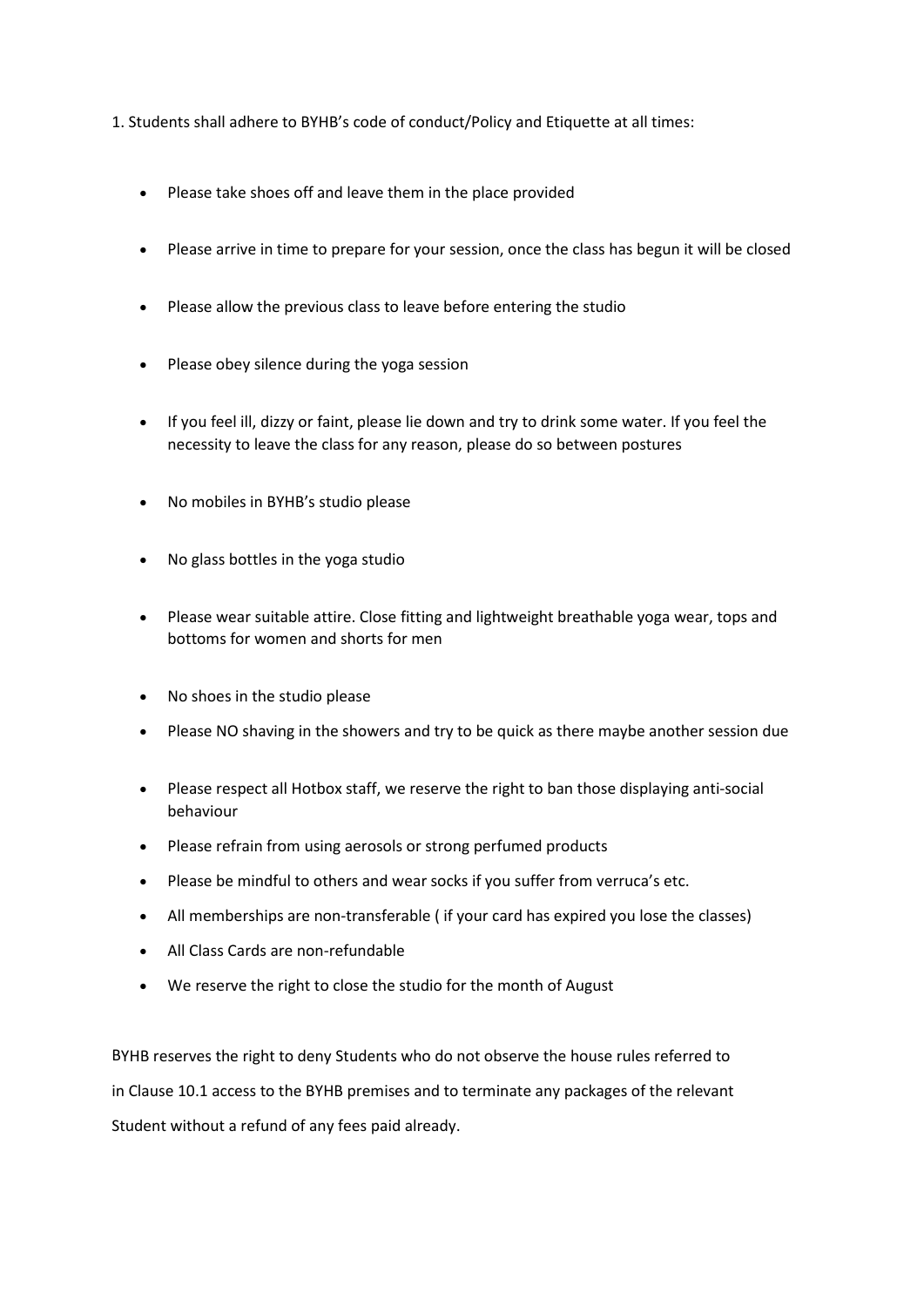## **ADDITIONAL GENERAL TERMS AND CONDITIONS FOR WORKSHOPS AND RETREATS OF BYHB.**

Retreats and Workshops are governed by these Additional Terms and Conditions in addition to the General Terms and Conditions. The General Terms and Conditions form an integral part of these Additional General Terms and Conditions. By participating in a Workshop or Retreat, the relevant Participant accepts the applicability of the General Terms and Conditions and the Additional General Terms and Conditions.

#### **1.Participation in Workshops and/or Retreats and Registration Fee**

1. A Participant may participate in a Workshop or Retreat after he or she has registered for it with BYHB in advance and paid the relevant fee. Registration may be effected by sending an email to hotboxyogalux@gmail.com or signing up through the Karmasoft booking system. A place in the Workshop or Retreat is guaranteed after BYHB has received payment of the Price or the Deposit. 2. For some Workshops and Retreats, an "Early Bird Rate" applies. This reduced rate applies until the date specified on the Website. After this date the normal rate, which is also specified on

the Website, applies without exception.

#### **2. Payments and Prices**

1. The Price for a Workshop or Retreat can be found on BYHB's website.

2. Payments for a Workshop or Retreat must be made before the Workshop or Retreat

is held. Payments can be made by cash or through the Karmasoft booking system.

#### **3. Cancellation of Workshop Registration**

1. Any participation in a scheduled Workshop may be cancelled only in writing. Cancellations

can be done by sending an e-mail to: hotboxyogalux@gmail.com

2. Until one (1) month before the scheduled Workshop date, the Participant may cancel his or her

registration free of charge, minus any prepaid obligations undertaken by BYHB.

3. Until fourteen (14) days before the scheduled Workshop date, the Participant may cancel his or

her registration, in which case the registration fee is refunded at the management's discretion, less a handling fee of EUR25.

4. If the Participant cancels his or her registration later than seven (7) days before the

scheduled Workshop, the registration fee is not refunded.